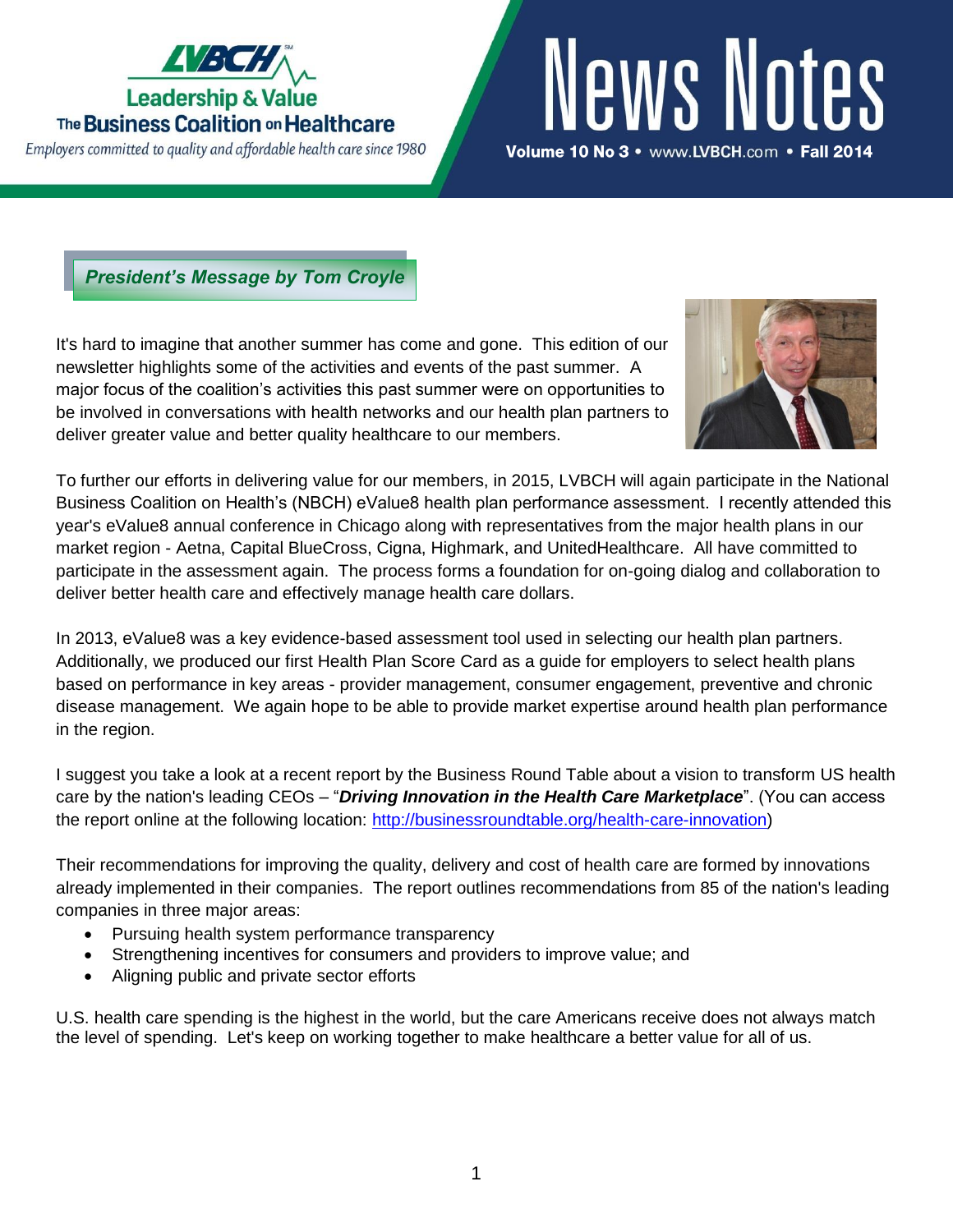## **LVBCH Board Hears from LVHN CEO and Tours New LVHN Facility**

On 7/18/14, LVBCH Board members made a visit to the newest addition to the Lehigh Valley Health Network's system when they met at the Center for Orthopedic Medicine located at 4815 West Tilghman Street in



Allentown. Known as Lehigh Valley Health Network (LVHN) Tilghman, the facility is a complete orthopedic hospital that provides a full range of procedures on both an inpatient and outpatient basis. The group was welcomed to the facility by Brian Nester, DO, (R) acting president and CEO of Lehigh Valley Health Network along with Gregory Kile, senior vice president, insurance and payer strategies, LVHN and Susan Lawrence, senior vice president, care continuum, LVHN. Prior to touring the facility, LVBCH Board members were treated to breakfast and a presentation on how LVHN is meeting the challenge to improve healthcare management while moving from a volume-based model to a value-based model of care. Following the presentation, board members toured the facility. This is just another example of LVBCH leadership and value as it works to partner, collaborate and engage the provider community.

### **St. Luke's & Capital BlueCross Bring ACA to Lehigh Valley**

On 8/7/14, St. Luke's University Health Network and Capital BlueCross announced the launch of a unique regional accountable care arrangement (ACA) to improve the health care experience and outcomes for their customers.





An accountable care arrangement is designed to enhance care coordination and the patient experience, improve health outcomes, and reduce health care expenses. Under this model, Capital BlueCross is partnering with St. Luke's Physician Group primary care and specialist physician practices to provide dedicated nursing resources and technology to deliver patient-centered, holistic care. St Luke's Physician Group is a network of physician practices affiliated with St. Luke's University Health Network.

Employers support efforts to move from a health care system paid on volume of services performed to one that is rewarded for value. This requires serious discussions about changing not just business models and how we pay for health care, but the culture of clinical practices and measures. LVBCH applauds two trusted partners, St. Luke's and Capital BlueCross, for the approach they have taken and appreciate the opportunity for LVBCH's input into the process.

As an example of how the accountable care arrangement will work, customers with complex and chronic medical conditions or those at risk for such a medical condition will be identified for outreach, education, and clinical, wellness, or community-based intervention services through the use of chronic disease registries, St. Luke's Physician Group's electronic medical record system, and Capital BlueCross' technology-enabled predictive modeling tool. The partnership also will identify customers who are eligible, but have not received, preventive services appropriate for their age and medical condition.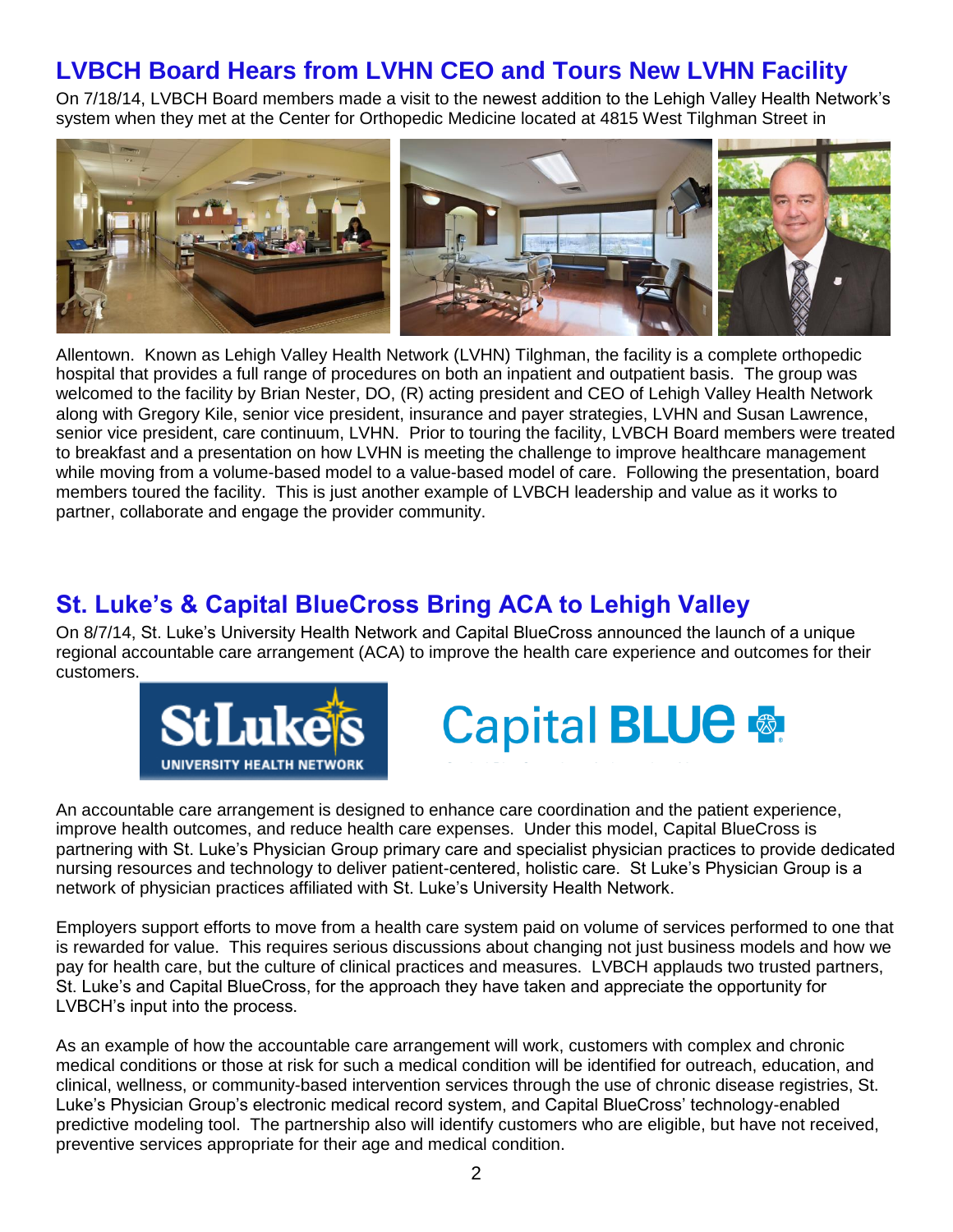## **Express Scripts Conducts Broker Event**

The Glasbern Inn was the setting for the 6/26/14 Express Scripts, Inc. presentation to brokers on the benefits of offering their clients the LVBCH prescription drug program. Conducting the event were Josh Sturm, Sr.



Director - Strategic Relations, Express Scripts and (L) David Audie, Sr. Director, Clinical Program Management, Express Scripts.

Our Broker Partners are well situated to aid their clients in maximizing the dollars they spend on employee benefits. By steering their clients to the LVBCH prescription

program, their clients can experience real savings as reflected in the material presented to the group. The take away is that fully insured groups can realize savings of 15-25 percent, while self-insured employers can realize a savings of 13-18 percent. With the cost of



prescription medications on the rise, and newer, higher-priced specialty drugs coming onto the market, employers cannot afford not to explore the LVBCH prescription drug program.

Some of the brokers attending the event were: BSI Corporate Benefits, Hampson Mowrer Kreitz Agency, Indicon, Miers Insurance, Populytics and Power Kunkle Group. *We encourage employers to contact their brokers for more information on the Express Scripts prescription drug program.*

## **Capital BlueCross Conducts Quarterly Client Meeting**

The Capital Blue retail store in the Promenade Shops in Saucon Valley was the setting for the 7/23/14 Capital BlueCross (CBC) client meeting conducted by *Dr. Jennifer Chambers* (Sr. Vice President & Chief Medical

Officer, CBC); *Avi Mukherjee*, (Senior Vice President and Chief Technology Officer, Geneia); and *Dr. Denise Harr* (Senior Medical Director, CBC). Topics covered included: 2013 HEDIS (Healthcare Effectiveness Data and Information Set) Performance & Quality / Clinical Initiatives; ACA Provider Engagement; and Data and Analytics Innovation.



*Pictured (L-R):* Dr. Jennifer Chambers, Avi Mukherjee and Dr. Denise Harr

Quarterly client meetings are one way for employers to learn what their health plans are doing to improve effectiveness and efficiency which ultimately benefits their employees. As an NCQA certified health plan, Capital BlueCross strives to keep its clients fully informed and shares information on health plan performance. Given all the changes wrought by the Affordable Care Act and other changes being implemented, these meetings are the perfect forum for an exchange of information.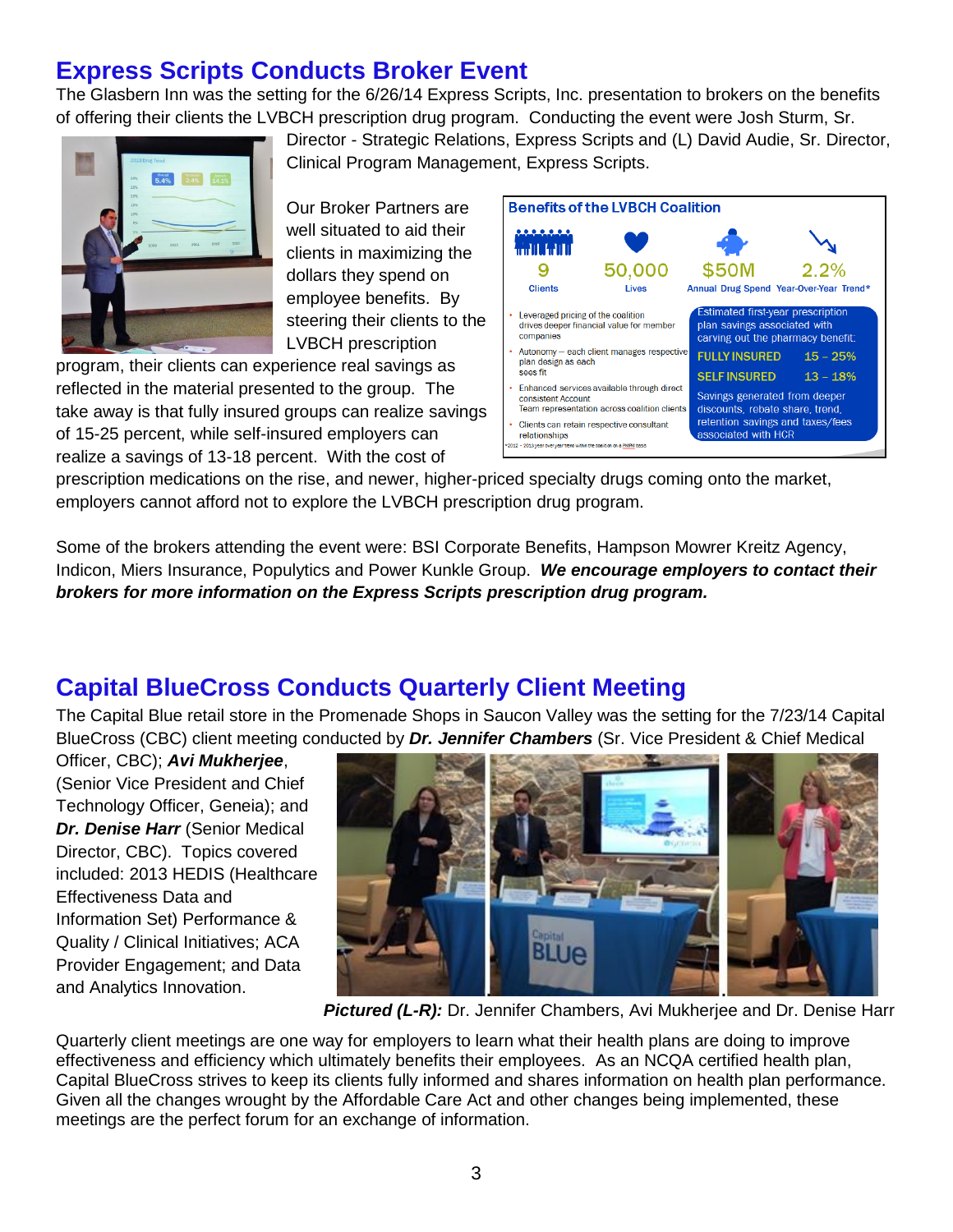# **UCCI Dental Employer Forum: "The Missing PIECE of Total Health"**

The Employer Forum on 8/14/14 featured a presentation by *James B. Bramson, DDS, chief dental officer United Concordia* (R), on the role dental health plays in the overall health of individuals. Speaking before a group of LVBCH employers, Dr. Bramson explained how United Concordia is working with employers to help them engage their employees in practicing good dental health.

Unfortunately, most employees don't give much thought to their dental coverage until the morning they awaken with a throbbing tooth! By then it's too late to take preventive actions which may have alleviated the problem before it began. Dr. Bramson called attention to the fact that periodontal disease--commonly called gum disease--affects some 47 percent of the adult population. He cited studies that demonstrate that poor oral health can affect *and* impact general health. Periodontal disease alone can be a risk factor in other conditions such as: *cardiovascular, diabetes, pregnancy--low birth weight babies,* 



*osteoporosis, respiratory infections, stroke as well as head and neck cancers*.

Dr. Bramson cited a *United Concordia* and *Highmark* study, **"Impact of Periodontal Therapy on General Health: Evidence from Insurance Data for Five Systemic Conditions,"** published in the *American Journal of Preventive Medicine*, August 2014. Overall, the study concluded that treatment of periodontal disease can reduce medical expenditures in certain chronic disease subjects. Over a three year period, the study showed significant reduction in medical costs and Hospital visits; positive effects of periodontal treatment were



identified three years post treatment; and, the size of the study and its statistical significance indicates the results are actual and not an anomaly. Additional information is available from your *United Concordia* representative.

Dr. Bramson's presentation resonated with attendees as witnessed by the comments we received, here's just a sampling: "The information provided was an eye opener"; "Good, solid information that expanded on health and wellness issues"'; "Brought to the forefront aspects of healthcare that are not always addressed and recognized." "Speaker was excellent!"; "Great speaker and

presentation. Bramson provided great information, was friendly and funny."; "James is talented at explaining complex thoughts and ideas in a way that people who don't specialize in that field of study can understand and apply."

United Concordia knows that oral health is about much more than a great smile. It's about the connection between oral and overall employee wellness and helping deliver reduced medical and dental costs for LVBCH employers. An employer's investment in dental health is an investment in overall employee wellness. That is why United Concordia offers LVBCH members extensive dental benefits as exclusive pricing as well as a large national network of dentists and best-in-class



service and online tools*. If you would like to get more information on the LVBCH/United Concordia dental program, please contact Sara Hobson [\(sara.hobson@ucci.com](mailto:sara.hobson@ucci.com) or 610-276-2102).*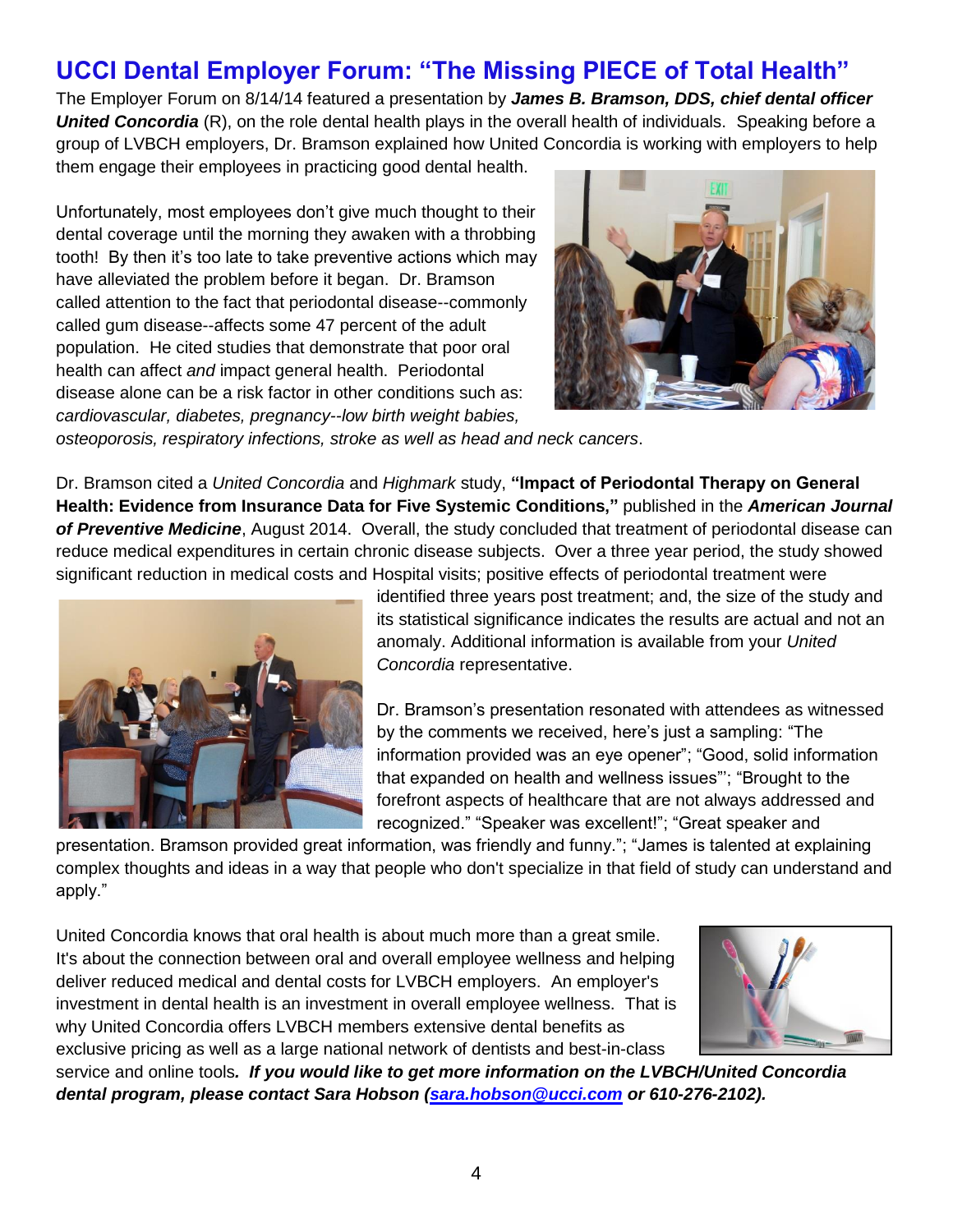# **Leapfrog Hospital Survey Results Available Online**

LVBCH and The Leapfrog Group would like to thank area hospitals that have chosen to respond to the *2014 Leapfrog Hospital Survey* for their commitment to making information about the safety, quality, and efficiency of their hospital available to the public. A record 1,408 hospitals participated in this year's survey including 15 from eastern and central PA. The Leapfrog Group's 2014 Hospital Survey results are available online. These results are based on surveys submitted by hospitals across the country that have demonstrated a commitment to transparency by participating in the voluntary Leapfrog Hospital Survey. The survey assesses hospitals on three key areas: how patients fare, resources used in caring for patients, and leadership and structures that promote patient safety.



Leapfrog's website also includes Hospital Safety Scores which are a letter grade (i.e., A, B, C, D, or F) reflecting how safe hospitals are for patients. This score empowers you, your family and your co-workers to make informed decisions about the safety of your hospital care. Please visit **[www.LeapfrogGroup.org/CP](http://www.leapfroggroup.org/CP)** to view survey results for participating hospitals. Results will be updated monthly through the end of the year, and Leapfrog anticipates that many more hospitals will continue to report each month. Results for the Leapfrog Hospital Safety Scores are also available online at: **[www.hospitalsafetyscore.org/](http://www.hospitalsafetyscore.org/)**

#### **CCA 2014 Summer Newsletter Released**

The Children's Care Alliance™ (CCA) is a collaboration of local hospitals, school districts and care providers who, with the support of LVBCH, are committed to improving the quality of children's health care through collaboration and technology. The Virtual Health Village™ is the CCA's health information



exchange (HIE) in which children's health care information is shared electronically among health care providers in local emergency rooms, clinics, physician offices and school health rooms.

Electronic sharing will assure faster access and more complete and up-to-date health care information to save time, eliminate duplicate tests and procedures, and greatly improve initial and follow-up care. Current members include Good Shepherd Rehabilitation Network, Children's Hospital at Lehigh Valley Hospital, Sacred Heart HealthCare System, St. Luke's University Health Network, as well as the Allentown and Bethlehem Area School Districts with a combined student population of about 32,000.

This Health Information Exchange (HIE) represents a first of its kind collaboration between health care organizations, the education and business communities that share a common goal – improving the health care of children in the region. LVBCH supports this project because of its value to not only students and their parents but employers as well. This is another example of LVBCH's interest in the community and being part of a collaborative effort. The latest newsletter from CCA is available at the link shown below. **[http://www.lvbch.com/upload/file/Childrens%20Care%20Alliance%20Newsletter%20Summer%202014\\_FINAL.pdf](http://www.lvbch.com/upload/file/Childrens%20Care%20Alliance%20Newsletter%20Summer%202014_FINAL.pdf)**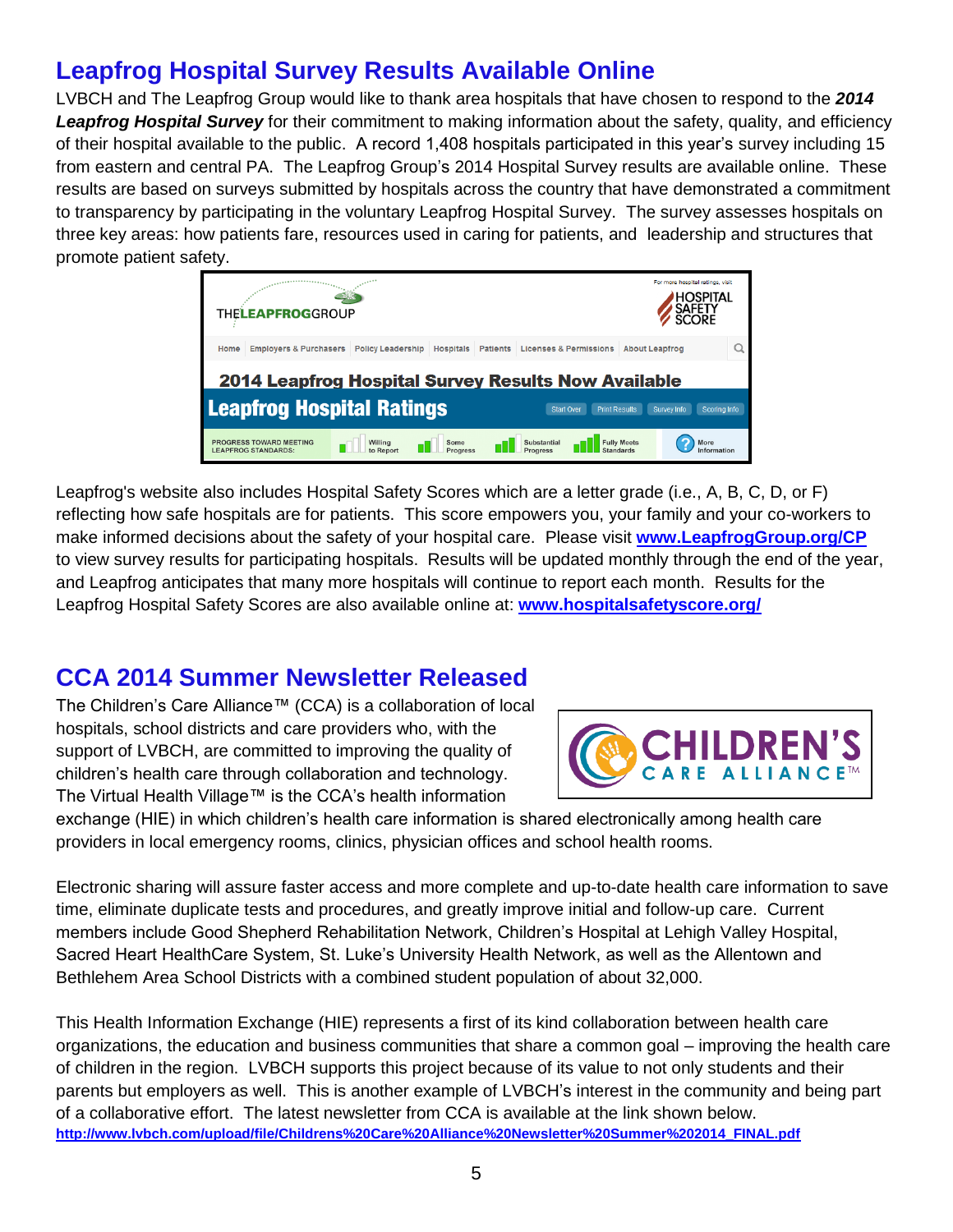## **Obesity Report: "Closing the Gap in Obesity Management Solutions"**



Employers face challenges in managing employee health benefits caused by a plethora of chronic conditions. However, none is as prominent as "obesity" and the impact it has on employees' overall health. Obesity isn't being just a few pounds overweight; rather, it's the affects it has on employees who also have diabetes, cardiovascular and musculoskeletal conditions. Combining any of these conditions easily leads to increased medical expenditures for the employer and a less healthy workforce resulting in more absenteeism, loss of production and higher expenditures for employers.

The Benfield Group and Eisai, Inc. of Woodcliff Lake, NJ teamed up to produce a report titled "Closing the Gap in Obesity Management Solutions". The data used for this report came from research conducted by The Benfield Group in May of 2012. While there isn't a one size fits all solution to obesity management, this report examines how employers can utilize their prescription benefits to include medical management of weight control. Medical management can be seen as a third way between behavior modification and surgery such as bariatric and lap band procedures. The report is available on the LVBCH website at the following location: **[http://www.lvbch.com/lvbch\\_60\\_1\\_55\\_15\\_wellness.html](http://www.lvbch.com/lvbch_60_1_55_15_wellness.html)**

#### **Type 2 Diabetes Report for 2014 Now Available**

Diabetes is a major factor in employer spending for medical care and its impact on other conditions can further exacerbate the health status of employees. By identifying employees with diabetes, and providing the care they need, employers can maintain a healthier and more productive workforce.

For the second year in a row, *LVBCH* and *Sanofi US* (Bridgewater, NJ) produced a *Type 2 Diabetes Report*. The 2014 report includes an overview of key demographics, financial, utilization, pharmacotherapy and health outcomes measures for Type 2 Diabetes patients in the Lehigh Valley, Harrisburg, Reading and Scranton/Wilkes-Barre metropolitan statistical areas. Also included are Pennsylvania (PA) and national benchmarks making it easy for both employers and providers to make comparisons and identify opportunities to better serve the needs of their employees and patients.

Although sponsored by Sanofi, all data in the report (covering 2011 through 2013) was collected and analyzed by an independent third party, IMS Health, Parsippany, NJ. This is done to ensure that the information in the report is completely independent and objective. Reports such as these assist employers in designing screening and



wellness programs to assist their employees in maintaining a healthy life style. The complete report—in pdf version---is available on the LVBCH website at **http://www.lvbch.com/lvbch 76\_1\_53\_15\_type-2-diabetes-report.html**. We thank our partner Sanofi US for its support of this important healthcare-related study.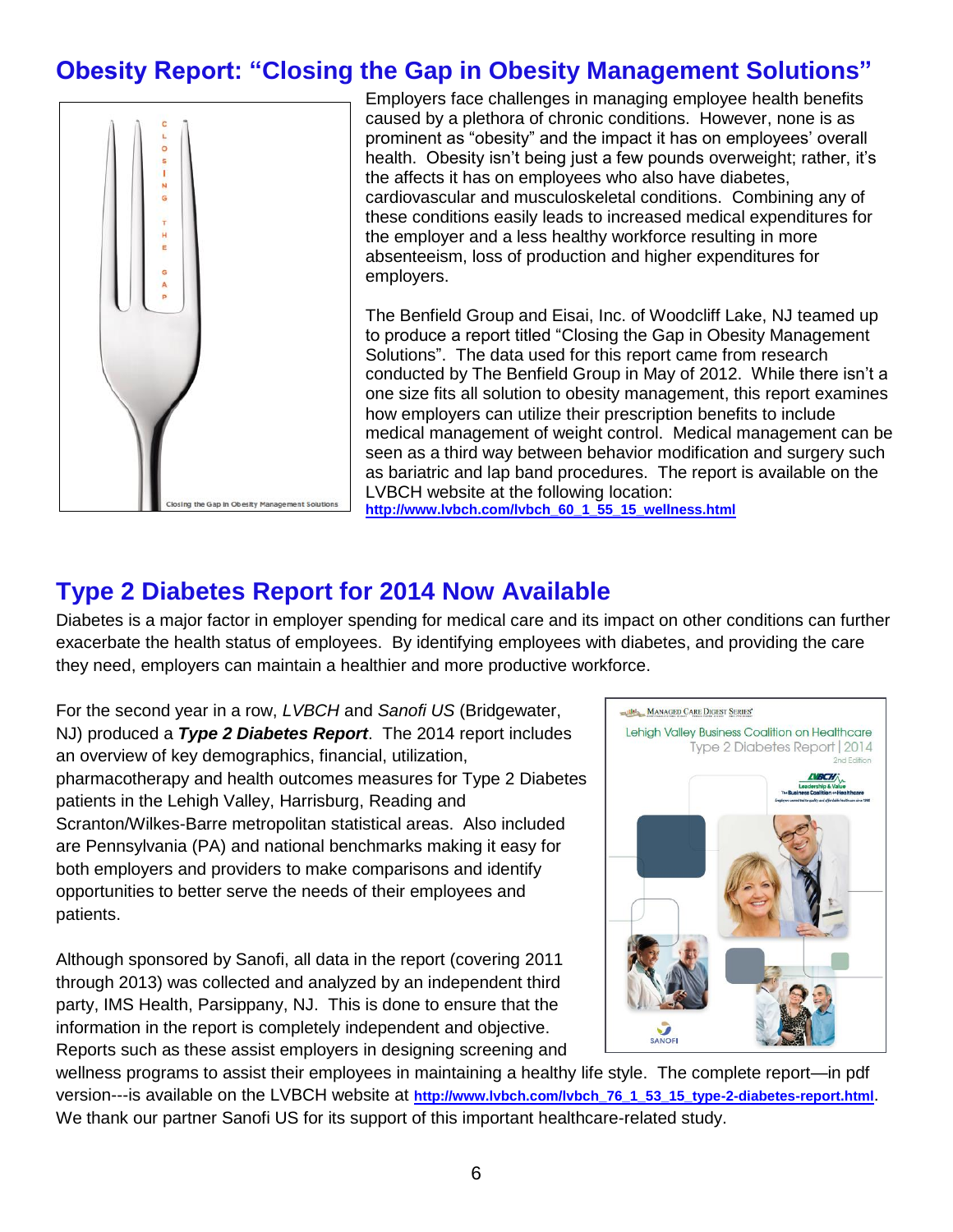## **Consumer Reports: "Better Health Care: Changes to Learn About Now"**

Attempting to get a handle on a healthcare system that spends more than \$3.5 trillion a year is a daunting challenge for everyone involved including employers, employees, health plans and providers. Employers are



always looking for material that helps their employees make wise medical care decisions and now they have a new publication from the editors of *Consumer Reports.* 

*"Better Health Care: Changes to Learn about Now"* presents *s*ome of the approaches being implemented by employers as they shift from volume-based health plans to value-based benefits that reward outcomes as opposed to utilization.

With funding from Atlantic Philanthropies, Consumer Reports developed this 16-page illustrated guide to help consumers understand elements of the Affordable Care Act (ACA) intended to make the health system work better for consumers. Specifically, the guide introduces three broad initiatives aimed at improving the quality of care, limiting spending growth, and empowering consumers.

You can go to **[www.ConsumerHealthChoices.org/GettingHealthCareRight](http://www.consumerhealthchoices.org/GettingHealthCareRight)** to download this free guide as well as other health care-related resources from the CONSUMER REPORTS' Getting Healthcare Right project.

#### **Report on Wellness and the Affordable Care Act Prepared for LVBCH**

*"The Effect of the Affordable Care Act on Workplace Wellness Programs in the Lehigh Valley"* is a summary report of a survey conducted among LVBCH employers with 50 or more employees. The survey

sought to learn what employers' attitude toward the ACA and what they know about the wellness provisions of the ACA.

Twenty-two LVBCH employers participated in the survey conducted by East Stroudsburg University graduate student Jenna Papaz. Jenna is familiar with LVBCH since her current employer, Lehigh University, and previous employers are members of the Coalition.

As a long-time advocate of wellness programs, LVBCH strives to provide members with up-to-date information on how they can take maximum advantage of the wellness benefits provided by their health plans. Provisions within the ACA increased the incentives employers may offer their employees to participate in wellness programs.

The survey also reported on the types of wellness programs currently offered and prospects for changes as a result of the ACA. The most popular wellness programs offered are Health Risk Assessment and smoking cessation programs. This survey is just one more example of the partnership, collaboration and engagement strategy of LVBCH.

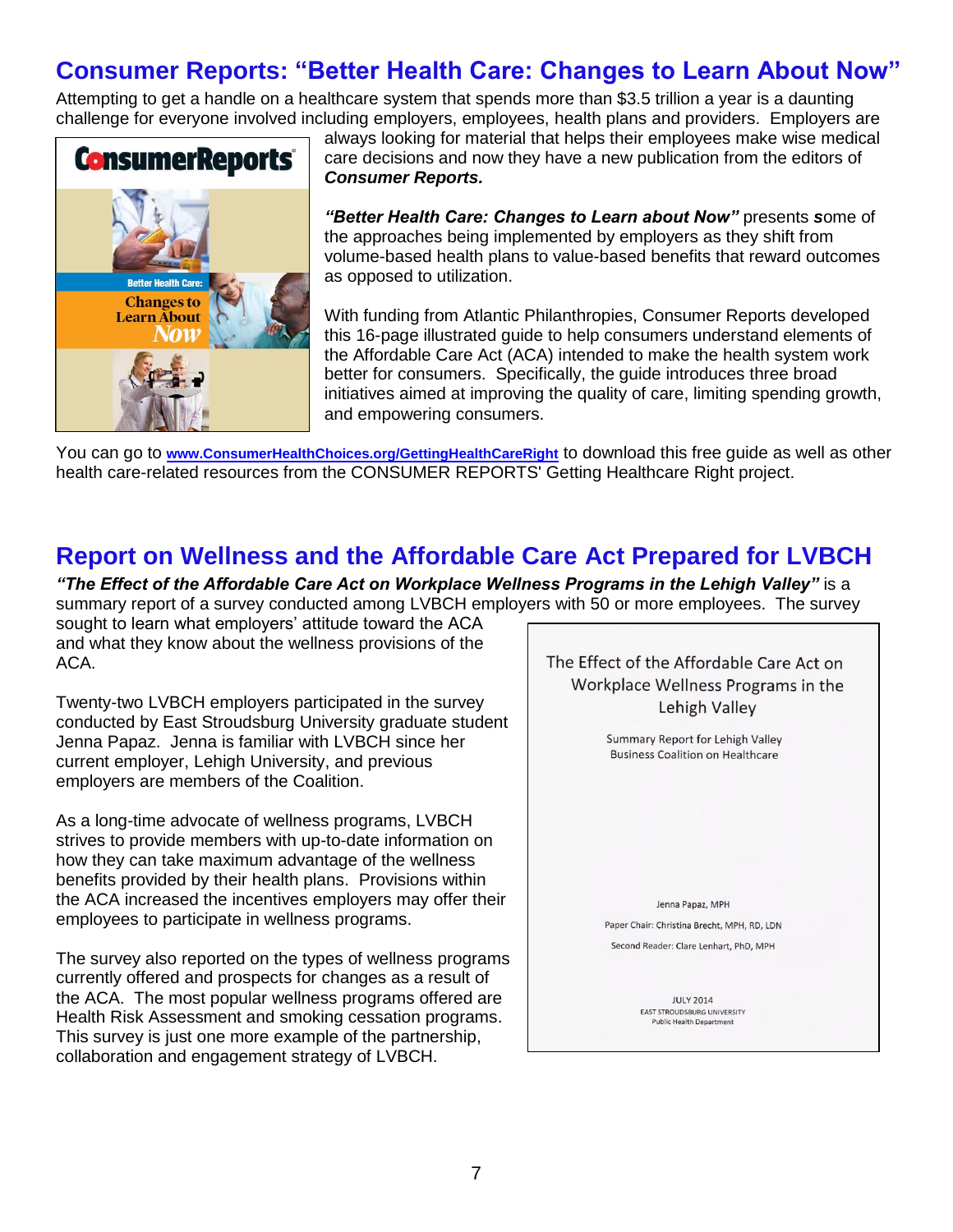## **LVBCH Sponsors American Heart Association's Heart & Stroke Walk**

LVBCH is a sponsor of the American Heart Association's Heart & Stroke Walk in both Lehigh and Berks counties this year. The Lehigh Valley Heart Walk will be held on September 21, 2014 at Northampton Community College in Bethlehem, PA. The Berks County Heart Walk is scheduled for October 19, 2014 at Blue Marsh Lake in Leesport, PA. As a Heart Walk sponsor, LVBCH will have a tent at each walk site, will distribute LVBCH and partner materials, and will provide water during the walks.



If you have already registered to participate, thank you! If you haven't yet registered or formed a corporate team, LVBCH encourages you to do so to help us raise funds for the American Heart Association. If you are unable to form a team, we invite you to walk with us on "Team LVBCH". Participation is EASY! To register, visit: **[www.heart.org/lehighberkswalk](http://www.heart.org/lehighberkswalk)**

Click the links below to get more information about each event including activities and schedules.

- Lehigh County: **<http://www.lvbch.com/upload/file/HeartWalk2014FactSheetLehighValley.pdf>**
- Berks County: **<http://www.lvbch.com/upload/file/HeartWalk2014FactSheetBerksCounty.pdf>**

#### **Upcoming Event to Support Diabetes Prevention**



## *Saturday, October 4th The IronPigs Stadium at Coca-Cola Park*

**American Diabetes Association.** 

LVBCH members know the value of maintaining good health and managing chronic conditions such as diabetes. We support and encourage our members to participate in this fun event, while at the same time, helping educate others about the benefits of a healthy lifestyle. The Lehigh Valley *Step Out Walk to Stop Diabetes* is the American Diabetes Association's local signature event! Forming a corporate team for Step Out is a great way to get employees healthy and active, strengthen team building, encourage community involvement and gain visibility for products and services. The 1 mile and 3 mile walks begin with a complete lap of the IronPigs Stadium concourse, walking on the Warning Track on the IronPigs Field and a fully paved walk route. It is free to register and there is no fundraising or team size minimum. Form your team today at **[www.diabetes.org/lehighvalley](http://www.diabetes.org/lehighvalley)** !